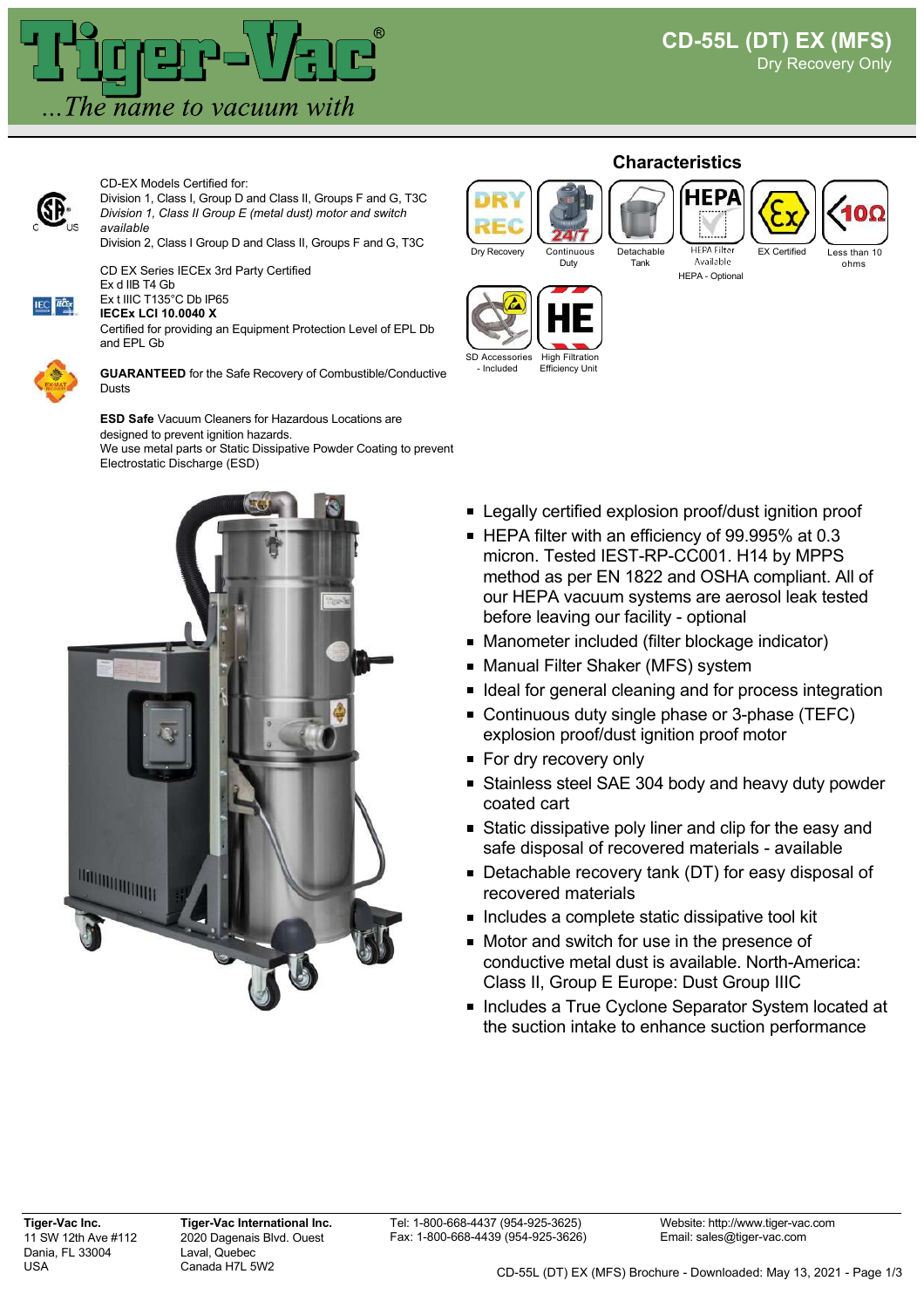## **Specifications**

| <b>CD-55L (DT)</b><br>EX (MFS)                                  | 112540A3                             | 112540A4                             | 112542A1                             | 112542A2                             | 112542A4                             | 112542A5                             |
|-----------------------------------------------------------------|--------------------------------------|--------------------------------------|--------------------------------------|--------------------------------------|--------------------------------------|--------------------------------------|
| <b>Model Name</b>                                               | <b>CD-55L (DT) EX</b><br><b>MFS</b>  | CD-55L (DT) EX<br><b>MFS</b>         | CD-55L (DT) EX<br><b>MFS</b>         | CD-55L (DT) EX<br><b>MFS</b>         | <b>CD-55L (DT) EX</b><br><b>MFS</b>  | <b>CD-55L (DT) EX</b><br><b>MFS</b>  |
| <b>Type</b><br>(Powerhead)                                      | Electric                             | Electric                             | Electric                             | Electric                             | Electric                             | Electric                             |
| <b>TEFC Motor</b>                                               | Yes                                  | Yes                                  | Yes                                  | Yes                                  | Yes                                  | Yes                                  |
| Voltage                                                         | 120 V                                | 230 V                                | 460 V                                | 230 V                                | 230 V                                | 575 V                                |
| <b>Hertz</b>                                                    | 60 Hz                                | 60 Hz                                | 60 Hz                                | 60 Hz                                | 60 Hz                                | 60 Hz                                |
| <b>Phase</b>                                                    | Single                               | Single                               | Three                                | Three                                | Single                               | Three                                |
| <b>Wattage</b>                                                  | 1110W                                | 1110W                                | 1480 W                               | 1480 W                               | 1480 W                               | 1480 W                               |
| <b>Power</b>                                                    | 1.5 HP                               | 1.5 HP                               | 2 HP                                 | $2$ HP                               | 2 HP                                 | $2$ HP                               |
| <b>Amperage</b>                                                 | 15 A                                 | 7.5A                                 | 2.6A                                 | 5.2A                                 | 12A                                  | 2.1A                                 |
| <b>Air Flow</b>                                                 | <b>125 CFM</b>                       | <b>125 CFM</b>                       | <b>158 CFM</b>                       | <b>158 CFM</b>                       | <b>158 CFM</b>                       | <b>158 CFM</b>                       |
| <b>Vacuum</b><br><b>Pressure</b>                                | 120 " $H20$                          | 120 " $H20$                          | 130 " $H20$                          | 130 " $H_2$ 0                        | 130 " $H20$                          | 130 " $H20$                          |
| <b>VRV Setting</b>                                              | $80$ " $H_2$ 0                       | $80$ " $H20$                         | $80$ " $H20$                         | $80$ " $H_2$ 0                       | $80$ " $H_2 0$                       | $80$ " $H_2$ 0                       |
| <b>Sound Level</b>                                              | 72 dB(A)                             | 72 dB(A)                             | 72 dB(A)                             | 72 dB(A)                             | 72 dB(A)                             | 72 dB(A)                             |
| <b>Plug Type</b>                                                | Not Included                         | Not Included                         | Not Included                         | Not Included                         | Not Included                         | Not Included                         |
| <b>Suction Inlet</b>                                            | 2"                                   | 2"                                   | 2"                                   | 2"                                   | 2"                                   | 2"                                   |
| <b>Cart Type</b>                                                | Detachable Tank<br>(DT)              | Detachable Tank<br>(DT)              | Detachable Tank<br>(DT)              | Detachable Tank<br>(DT)              | Detachable Tank<br>(DT)              | Detachable Tank<br>(DT)              |
| <b>Filter Cleaning</b>                                          | <b>Manual Filter</b><br>Shaker (MFS) | <b>Manual Filter</b><br>Shaker (MFS) | <b>Manual Filter</b><br>Shaker (MFS) | <b>Manual Filter</b><br>Shaker (MFS) | <b>Manual Filter</b><br>Shaker (MFS) | <b>Manual Filter</b><br>Shaker (MFS) |
| <b>Dry Recovery</b><br>- Tank                                   | 14.5 Gal                             | 14.5 Gal                             | 14.5 Gal                             | 14.5 Gal                             | 14.5 Gal                             | 14.5 Gal                             |
| Length                                                          | 40"                                  | 40"                                  | 40"                                  | 40"                                  | 40"                                  | 40 "                                 |
| <b>Width</b>                                                    | 24"                                  | 24"                                  | 24"                                  | 24"                                  | 24"                                  | 24 "                                 |
| <b>Height</b>                                                   | 47"                                  | 47"                                  | 47"                                  | 47"                                  | 47"                                  | 47"                                  |
| Weight<br>(Vacuum<br>Only)                                      | 250 lb.                              | 250 lb.                              | 250 lb.                              | 250 lb.                              | 250 lb.                              | 250 lb.                              |
| <b>Cord Length</b>                                              | 50 ft.                               | 50 ft.                               | 50 ft.                               | 50 ft.                               | 50 ft.                               | 50 ft.                               |
| <b>Star Shaped</b><br><b>Main Filter</b><br><b>Surface Area</b> | $9.25$ ft <sup>2</sup>               | $9.25$ ft <sup>2</sup>               | $9.25$ ft <sup>2</sup>               | $9.25 \text{ ft}^2$                  | $9.25$ ft <sup>2</sup>               | $9.25$ ft <sup>2</sup>               |
| <b>CD-55L (DT)</b><br>EX (MFS)                                  | 112544A1                             | 112544A2                             | 112544A5                             |                                      |                                      |                                      |
| <b>Model Name</b>                                               | CD-55L (DT) EX<br><b>MFS</b>         | <b>CD-55L (DT) EX</b><br><b>MFS</b>  | <b>CD-55L (DT) EX</b><br><b>MFS</b>  |                                      |                                      |                                      |
| <b>Type</b><br>(Powerhead)                                      | Electric                             | Electric                             | Electric                             |                                      |                                      |                                      |
| <b>TEFC Motor</b>                                               | Yes                                  | Yes                                  | Yes                                  |                                      |                                      |                                      |
| <b>Voltage</b>                                                  | 460 V                                | 230 V                                | 575 V                                |                                      |                                      |                                      |
| <b>Hertz</b>                                                    | 60 Hz                                | 60 Hz                                | 60 Hz                                |                                      |                                      |                                      |
| <b>Phase</b>                                                    | Three                                | Three                                | Three                                |                                      |                                      |                                      |
| Wattage                                                         | 3700W                                | 3700W                                | 3700W                                |                                      |                                      |                                      |
| <b>Power</b>                                                    | 5 HP                                 | 5 HP                                 | 5 HP                                 |                                      |                                      |                                      |
| <b>Amperage</b>                                                 | 6 A                                  | 12 A                                 | 5 A                                  |                                      |                                      |                                      |
| <b>Air Flow</b>                                                 | 225 CFM                              | <b>225 CFM</b>                       | <b>225 CFM</b>                       |                                      |                                      |                                      |

**Tiger-Vac Inc.** 11 SW 12th Ave #112 Dania, FL 33004 USA

**Tiger-Vac International Inc.** 2020 Dagenais Blvd. Ouest Laval, Quebec Canada H7L 5W2

Tel: 1-800-668-4437 (954-925-3625) Fax: 1-800-668-4439 (954-925-3626)

Website: http://www.tiger-vac.com Email: sales@tiger-vac.com